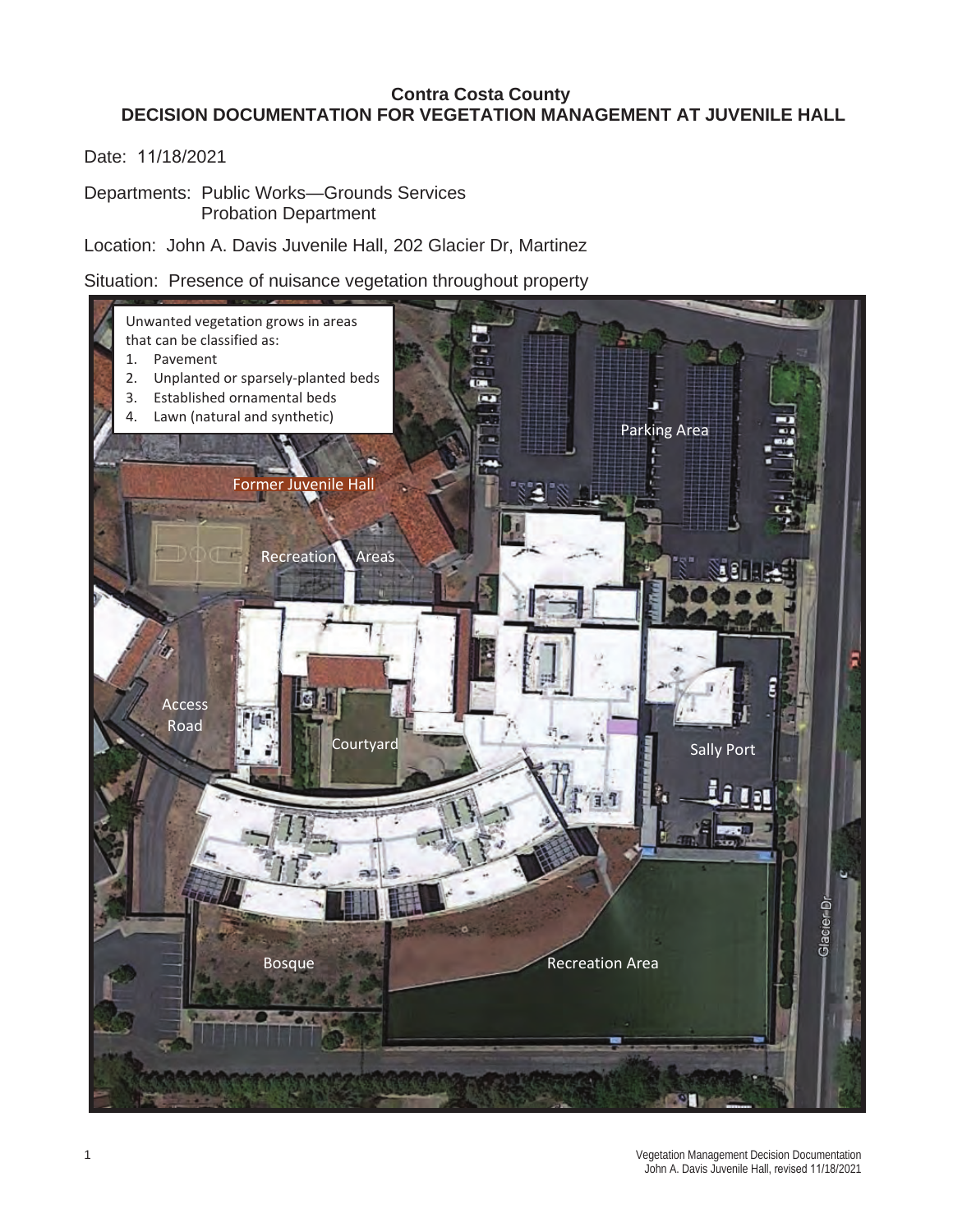| What vegetation<br>management mandates<br>apply to the site?  | <b>Fire Protection Ordinance:</b><br>Juvenile Hall is subject to the regulations of the Contra Costa Fire Protection District (ConFire). Minimum<br>weed abatement standards can be found at:<br>http://www.cccfpd.org/pdfs/WA-2-minimum-standards-17.pdf<br>Excerpts from the County's fire protection ordinance:<br>Title 7, Division 722, Section 320.4.1 says, "No person who has any ownership or possessory<br>interest in or control of parcel of land shall allow to exist thereon any hazardous rubbish,<br>weeds, trees, or other vegetation that constitutes a fire hazard."<br>Title 7 Division 722, Section 320.4.2.1 says, "The Fire Code Official is authorized to cause<br>areas within 10 feet (3048 mm) on each side of portions of streets which are improved,<br>designed, or ordinarily used for vehicular traffic to be cleared of flammable vegetation and<br>other combustible growth."<br>Contra Costa County Administrative Bulletin #542<br>"The County will provide pest management in and on County maintained properties and facilities using<br>integrated pest management (IPM). The purpose of this policy is to promote the combined use of<br>physical, cultural, biological, and chemical control methods to effectively manage pests with minimal risk<br>to humans and the environment."<br>California Education Code Section17610. (a)<br>"It is the policy of the state that effective least toxic pest management practices should be the preferred<br>method of managing pests at schoolsites and that the state, in order to reduce children's exposure to toxic<br>pesticides" Full text of the Healthy Schools Act can be found at:<br>https://www.cdpr.ca.gov/docs/schoolipm/school_ipm_law/hsa_final_text.pdf                                        |  |  |
|---------------------------------------------------------------|-----------------------------------------------------------------------------------------------------------------------------------------------------------------------------------------------------------------------------------------------------------------------------------------------------------------------------------------------------------------------------------------------------------------------------------------------------------------------------------------------------------------------------------------------------------------------------------------------------------------------------------------------------------------------------------------------------------------------------------------------------------------------------------------------------------------------------------------------------------------------------------------------------------------------------------------------------------------------------------------------------------------------------------------------------------------------------------------------------------------------------------------------------------------------------------------------------------------------------------------------------------------------------------------------------------------------------------------------------------------------------------------------------------------------------------------------------------------------------------------------------------------------------------------------------------------------------------------------------------------------------------------------------------------------------------------------------------------------------------------------------------------------------------------------------|--|--|
| What are the<br>management goals for<br>the sites?            | To be responsible stewards of the site in a manner that reinforces the safety and security of the facility while<br>promoting the restorative beauty of landscape assets. Sustainable strategies are prioritized and are consistent<br>with the stated mission, vision, or responsibilities of each department as follows:<br>"Public Works employees deliver cost effective, safe, reliable and sustainable projects, programs and quality<br>services with a focus on our communities and provide support services that are competitive, attentive,<br>responsive, efficient and safe to enable County Departments to provide high quality services to the public."<br>"A talented Probation team working collaboratively to create opportunities for those we serve to experience a<br>positive outcome that strengthens the individual and makes the community safe."<br>Responsibilities of the Office of Reentry and Justice include: "fostering capacity-building and partnership<br>development, leading the procurement process and contract management for community-based reentry and<br>justice service providers," and "identifying and developing new initiatives and funding opportunities."<br>Vegetation management objectives include the following:<br>1. Ensure site security through the maintenance of clear sightlines.<br>2.<br>Proactive vegetation management that promotes the flourishing of regenerative plant species.<br>3.<br>Provision of job skills training, work experience, and horticultural therapy in multiple areas of<br>vegetation management.<br>To ensure programmatic linkages that provide career pathways within this institution and the<br>4.<br>community that are accessible for youth who are either 1) at risk, 2) detained, 3) on probation. |  |  |
| How often is the site<br>monitored?                           | Probation staff are at the site daily but are not directly monitoring for issues relating to vegetation. Grounds<br>personnel typically visit Juvenile Hall on a weekly basis for routine maintenance and to respond to work<br>requests. An effective channel of communication exists between Probation and Grounds that allows for timely<br>reaction to urgent matters.                                                                                                                                                                                                                                                                                                                                                                                                                                                                                                                                                                                                                                                                                                                                                                                                                                                                                                                                                                                                                                                                                                                                                                                                                                                                                                                                                                                                                          |  |  |
| Weeds have been<br>identified as the<br>following:            | Generally, weeds common to landscape plantings' in the region are often Vegetation growing throughout the<br>property are considered weeds if they create visual obstructions or are not maintained according to the<br>perceptions of onsite staff. Ornamental plants that impede walkways or otherwise contribute to hazardous<br>conditions are designated as undesirable growth.                                                                                                                                                                                                                                                                                                                                                                                                                                                                                                                                                                                                                                                                                                                                                                                                                                                                                                                                                                                                                                                                                                                                                                                                                                                                                                                                                                                                                |  |  |
| Are populations high<br>enough to require<br>control? Explain | There are no predominant plant varieties growing voluntarily onsite in numbers that merit species-specific<br>action. Vegetation in areas where safety and security are concerned must be mitigated.                                                                                                                                                                                                                                                                                                                                                                                                                                                                                                                                                                                                                                                                                                                                                                                                                                                                                                                                                                                                                                                                                                                                                                                                                                                                                                                                                                                                                                                                                                                                                                                                |  |  |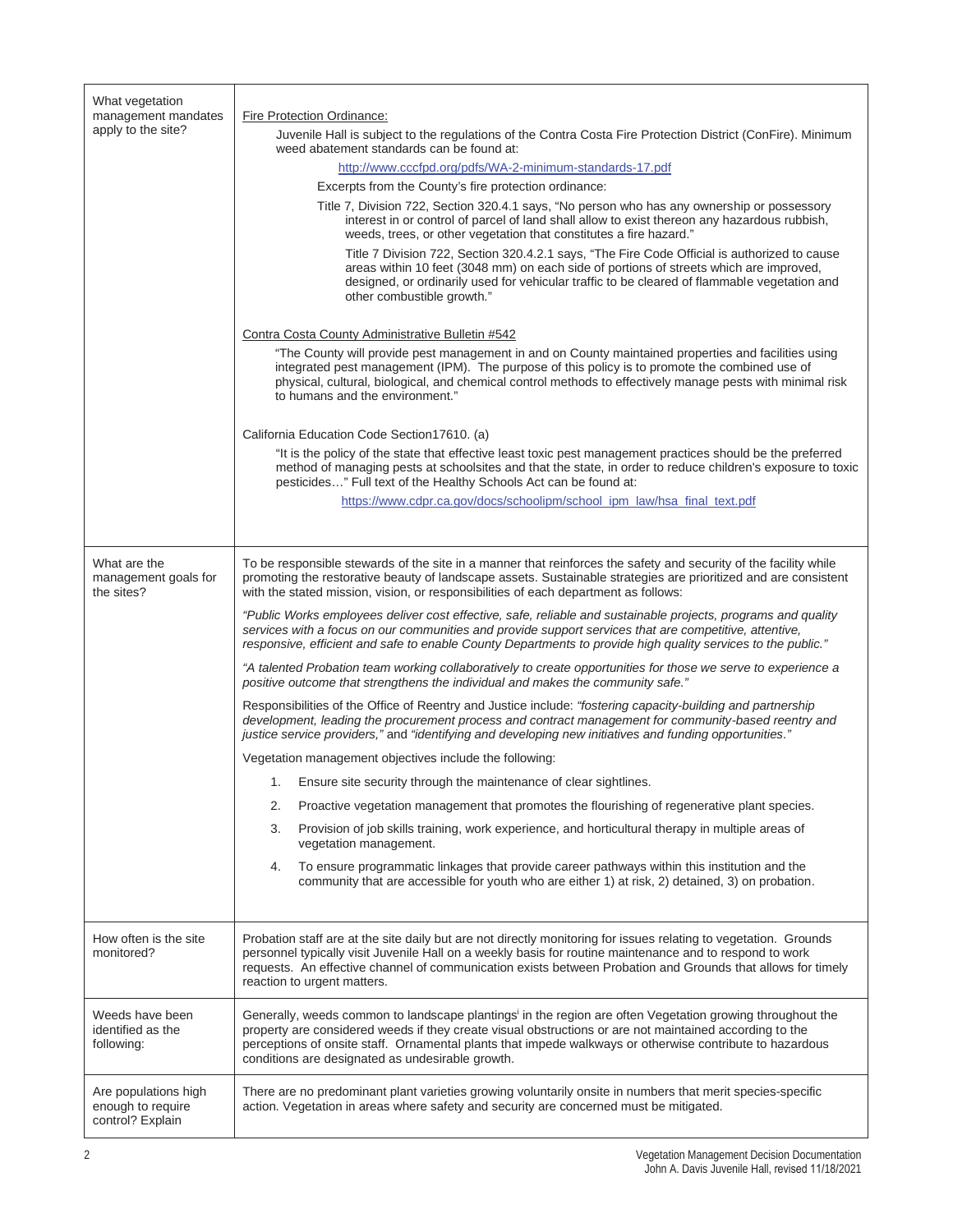| Is this a sensitive site?                   | Is this a "highly sensitive site" as defined by PWD<br>Environmental staff? A highly sensitive site contains a known<br>habitat for, or is close to sightings of, endangered or<br>threatened species.                                                                                                                                                                                                                                                                                                                                                                                                                                                                                                                                                                                                                                                                                                     | No                                                                                                                                                                                                                                                                                 |  |  |
|---------------------------------------------|------------------------------------------------------------------------------------------------------------------------------------------------------------------------------------------------------------------------------------------------------------------------------------------------------------------------------------------------------------------------------------------------------------------------------------------------------------------------------------------------------------------------------------------------------------------------------------------------------------------------------------------------------------------------------------------------------------------------------------------------------------------------------------------------------------------------------------------------------------------------------------------------------------|------------------------------------------------------------------------------------------------------------------------------------------------------------------------------------------------------------------------------------------------------------------------------------|--|--|
|                                             | Are any sites under management part of any of the court-<br>ordered injunction?                                                                                                                                                                                                                                                                                                                                                                                                                                                                                                                                                                                                                                                                                                                                                                                                                            | No, the closest areas subject to injunction-<br>related pesticide use limitation include probable<br>habitat for the salt marsh harvest mouse which<br>is approximately 1.6 miles away and probable<br>habitat for the Alameda whipsnake which is<br>approximately 2.2 miles away. |  |  |
|                                             | Are any of the sites known or potential habitat for any<br>endangered or threatened species?                                                                                                                                                                                                                                                                                                                                                                                                                                                                                                                                                                                                                                                                                                                                                                                                               | No.                                                                                                                                                                                                                                                                                |  |  |
|                                             | Are any of the sites on or near an area where people walk or<br>children play?                                                                                                                                                                                                                                                                                                                                                                                                                                                                                                                                                                                                                                                                                                                                                                                                                             | Yes                                                                                                                                                                                                                                                                                |  |  |
|                                             | Are any of the sites near a drinking water reservoir?                                                                                                                                                                                                                                                                                                                                                                                                                                                                                                                                                                                                                                                                                                                                                                                                                                                      | No, the closest open-air drinking water<br>reservoir is 1.7 miles from this facility.                                                                                                                                                                                              |  |  |
|                                             | Are any of the sites near crops?                                                                                                                                                                                                                                                                                                                                                                                                                                                                                                                                                                                                                                                                                                                                                                                                                                                                           | No, the closest commercial crop production<br>facility is 1.5 miles from this facility.                                                                                                                                                                                            |  |  |
|                                             | Are any of the sites near desirable trees or landscaping?                                                                                                                                                                                                                                                                                                                                                                                                                                                                                                                                                                                                                                                                                                                                                                                                                                                  | Yes                                                                                                                                                                                                                                                                                |  |  |
|                                             | Are any of the sites on soil that is highly permeable, sandy,<br>or gravelly?                                                                                                                                                                                                                                                                                                                                                                                                                                                                                                                                                                                                                                                                                                                                                                                                                              | No, site soil is generally classified as clay loam                                                                                                                                                                                                                                 |  |  |
|                                             | Is it within a Groundwater Protection Area?                                                                                                                                                                                                                                                                                                                                                                                                                                                                                                                                                                                                                                                                                                                                                                                                                                                                | No, the closest Groundwater Protection Area is<br>approximately 2.3 miles from this facility. There<br>are no major groundwater basins underlying<br>Martinez.                                                                                                                     |  |  |
|                                             | Is there a well head near the site?                                                                                                                                                                                                                                                                                                                                                                                                                                                                                                                                                                                                                                                                                                                                                                                                                                                                        | No, the closest well head listed in the California<br>Department of Pesticide Regulation's well<br>inventory database is approximately 3 miles<br>from this facility.                                                                                                              |  |  |
| Which cultural controls<br>were considered? | Enhanced Landscape" Stewardship- This tactic promotes a reexamination of how to more closely blend site<br>landscape programming with the broader aims of the facility. A central tenet of this strategy is to foster holistic<br>landscape management arrangements through strategic partnerships that maximize land-asset utilization. The<br>Grounds Division would retain primary responsibility for grounds maintenance and would be keystone partners<br>in any proposed cooperative. Clear delineation of partner responsibilities that pertain to the ongoing care of<br>enhanced exterior spaces would be detailed in writing.                                                                                                                                                                                                                                                                    |                                                                                                                                                                                                                                                                                    |  |  |
|                                             | There are multiple regional programs," county residents, and local community-based organizations (CBO's) <sup>iv</sup><br>that could inform the development of mutually beneficial collaborations with mission-aligned partners. Some<br>incorporate career and technical education training programs, while others work to grow food, improve pollinator<br>habitat, or initiate onsite composting programs among other valuable ventures. The Contra Costa Resource<br>Conservation District <sup>y</sup> is the local leader in facilitating the implementation of innovative stewardship practices<br>while prioritizing equity and inclusion.                                                                                                                                                                                                                                                         |                                                                                                                                                                                                                                                                                    |  |  |
|                                             | The facility will be drastically impacted by the current state budget that transitions responsibility to local<br>jurisdictions for youth sentenced to facilities operated by the Division of Juvenile Justice (DJJ). This could<br>provoke a reconceptualization of how the property can meet its' potential as a County resource. Existing<br>juvenile justice initiatives <sup>vi</sup> and AB 109 <sup>vii</sup> sources may be able to assist in the design and funding of the transition<br>to more closely match the County-stated objectives to "create linkages between at-risk youth and various<br>needed services and community programs." <sup>vili</sup> Further cultivation of existing partnerships with Contra Costa<br>Health Services and Contra Costa County Office of Education may further reveal landscape uses that support<br>the expansion of clinical and educational programs. |                                                                                                                                                                                                                                                                                    |  |  |
|                                             | <b>Competitive Planting:</b> The goal of this tactic is to establish desirable plant species to reduce weed coverage.<br>Plant selection in the context of which weed pressures are present is the predominant factor in projecting the<br>success of planting activities. These efforts are generally more successful when integrated weed control<br>methods are employed prior to and after planting. Several elements of this tactic are consistent with the<br>adopted definition of integrated pest management in the Countywide IPM policy as "an ecosystem-based<br>strategy that focuses on the long-term prevention of pests"ix                                                                                                                                                                                                                                                                  |                                                                                                                                                                                                                                                                                    |  |  |
|                                             | Currently, the inner courtyard and various vegetated beds in the parking lot and other locations surrounding the<br>facility use this method.                                                                                                                                                                                                                                                                                                                                                                                                                                                                                                                                                                                                                                                                                                                                                              |                                                                                                                                                                                                                                                                                    |  |  |
|                                             | Mulching: Wood chip mulch has been extensively applied around Juvenile Hall. Some has broken down and<br>either needs to be replenished or the mulched areas could be transitioned to active gardens. Recent mulch and                                                                                                                                                                                                                                                                                                                                                                                                                                                                                                                                                                                                                                                                                     |                                                                                                                                                                                                                                                                                    |  |  |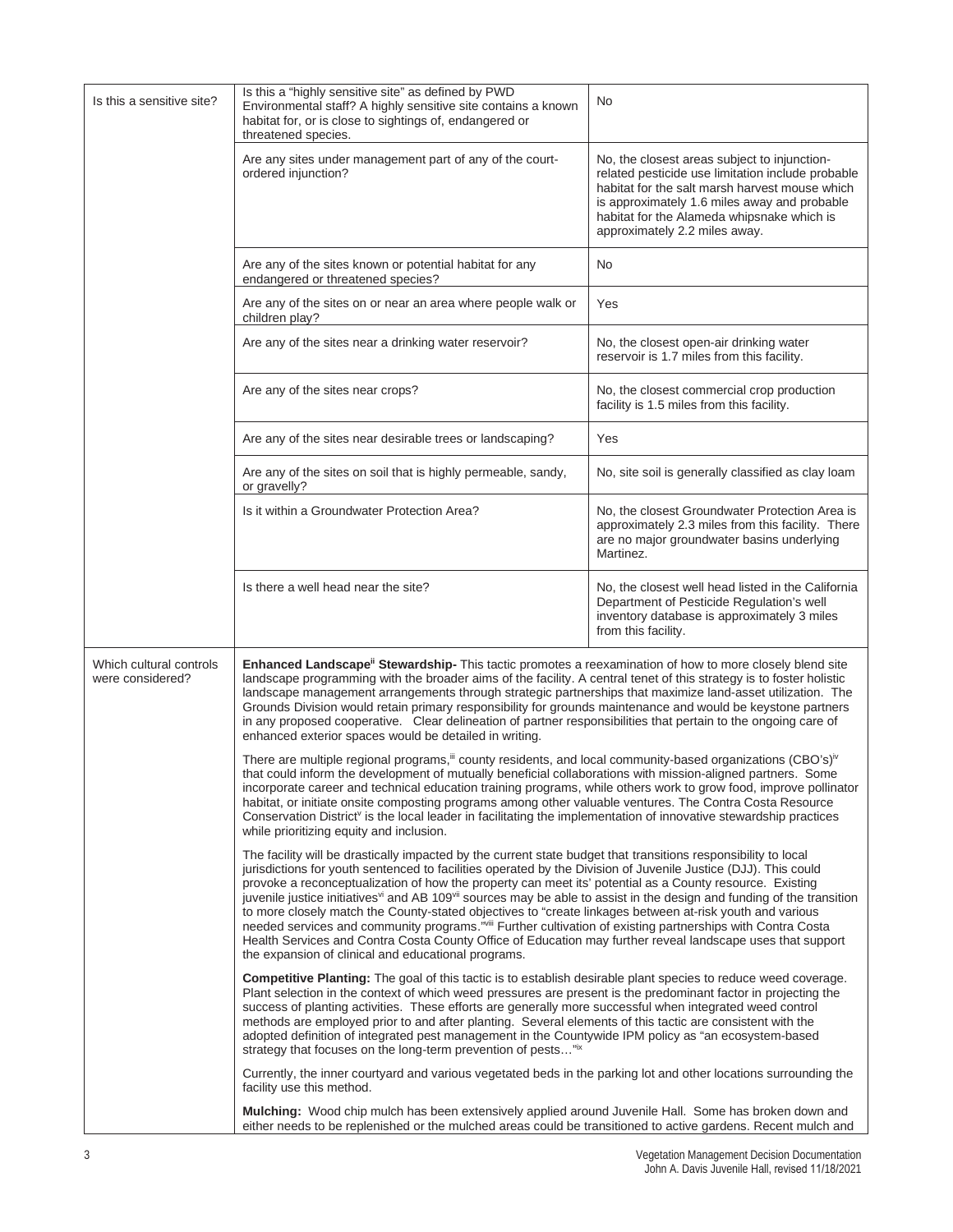|                                             | planting projects around the Probation training facility near the southwest corner of the property will reduce the<br>reliance on chemical controls as the new plants become established.                                                                                                                                                                                                                                                                                                                                                                                                                                                                                                                                                       |
|---------------------------------------------|-------------------------------------------------------------------------------------------------------------------------------------------------------------------------------------------------------------------------------------------------------------------------------------------------------------------------------------------------------------------------------------------------------------------------------------------------------------------------------------------------------------------------------------------------------------------------------------------------------------------------------------------------------------------------------------------------------------------------------------------------|
|                                             | Artificial Turf Surfacing: Juvenile Hall transitioned a 30,000 square foot grass recreation field to synthetic<br>surfacing in 2019.                                                                                                                                                                                                                                                                                                                                                                                                                                                                                                                                                                                                            |
|                                             | Flaming: May be effective on certain broadleaf species in smaller ornamental areas and on weeds growing in<br>pavement cracks if timed to coincide with early phenological stages.                                                                                                                                                                                                                                                                                                                                                                                                                                                                                                                                                              |
|                                             | Weed Steaming: There are multiple areas within the property where this tactic could be effective. Some<br>include the mulched areas in the west side access road, around the basketball court, and in pavement cracks.                                                                                                                                                                                                                                                                                                                                                                                                                                                                                                                          |
|                                             | Soil Solarization: If areas covered by mulch remain unplanted, this method may be a supplemental tool to<br>keep nuisance vegetation down in areas currently inaccessible to detained youth.                                                                                                                                                                                                                                                                                                                                                                                                                                                                                                                                                    |
|                                             | Crack Sealing: For vegetation growing in cracks, the placement of surface-compatible materials into fractured<br>sections of pavement will prevent weed growth and prolong the life of hardscape elements.                                                                                                                                                                                                                                                                                                                                                                                                                                                                                                                                      |
|                                             | <b>Summary Statement:</b> Strategies related to enhanced landscape stewardship and competitive planting<br>represent the greatest potential for long-term impact on pest prevention. Conversely, enhanced landscape<br>stewardship requires a complex outreach and engagement process. The organizational bandwidth to<br>appropriately lead such an effort may not exist if realistic outcomes are perceived to be of minimal magnitude.<br>However, trends in juvenile detention have dramatically shifted over the 16 years this facility has been in<br>operation. There is willingness to preliminarily discuss opportunities to recalibrate the landscape design to<br>better support the evidence-based programming for youth detainees. |
|                                             | The sparsely-planted beds in the Bosque area (11,800 square feet) and mulched portion of the main recreation<br>yard (10,900 square feet) present the most immediate opportunity to utilize the landscape for fruit and vegetable<br>production, pollinator and avian habitat, or similar pursuits. Portions of the primarily paved recreation yards on<br>the north side of the property have been identified for their potential to incorporate programming related to<br>raised bed gardening. Approximately 16,000 square feet of unplanted, mulched beds adjacent to the west side<br>access road are prime locations for potential competitive planting.                                                                                  |
|                                             | Mulching will continue to be prioritized as a preventative tactic. Decomposing chipped wood fosters<br>regenerative soil that is conducive to the long-term establishment of healthy plants.                                                                                                                                                                                                                                                                                                                                                                                                                                                                                                                                                    |
|                                             | The artificial turf field may become more conducive to weed growth in the coming years, particularly in seams<br>and surface tears. Even minimal concentrations of dust and other wind-blown materials can allow the<br>establishment of weeds that subsequently accelerate surface deterioration. Consult the manufacturer for<br>cleaning guidelines.                                                                                                                                                                                                                                                                                                                                                                                         |
|                                             | Weed steaming and crack sealing are promising strategies for this facility and merit further consideration.                                                                                                                                                                                                                                                                                                                                                                                                                                                                                                                                                                                                                                     |
| Which physical controls<br>were considered? | <b>String Trimming:</b> Aside from chemical controls, this is the most common tactic used at this location.                                                                                                                                                                                                                                                                                                                                                                                                                                                                                                                                                                                                                                     |
|                                             | Hand Pulling: This tactic is used in various ornamental landscapes on the property, but isn't feasible at the<br>scaled needed during seasonal growth of volunteer weeds.                                                                                                                                                                                                                                                                                                                                                                                                                                                                                                                                                                       |
|                                             | <b>Mowing:</b> There is little mowing done at Juvenile Hall.                                                                                                                                                                                                                                                                                                                                                                                                                                                                                                                                                                                                                                                                                    |
|                                             | <b>Summary Statement:</b> String trimming will continue be utilized as the primary physical control method used.<br>Mowing as a weed management tactic is limited at this location primarily due to the compartmentalized nature<br>of this site. In areas that may otherwise be conducive to mowing, successful mulching activities have reduced<br>weed growth.                                                                                                                                                                                                                                                                                                                                                                               |
| Which biological                            | Grazing: Conditions at Juvenile Hall are not conducive to grazing.                                                                                                                                                                                                                                                                                                                                                                                                                                                                                                                                                                                                                                                                              |
| controls were<br>considered?                | <b>Summary Statement:</b> There are no known biological controls suitable for this facility.                                                                                                                                                                                                                                                                                                                                                                                                                                                                                                                                                                                                                                                    |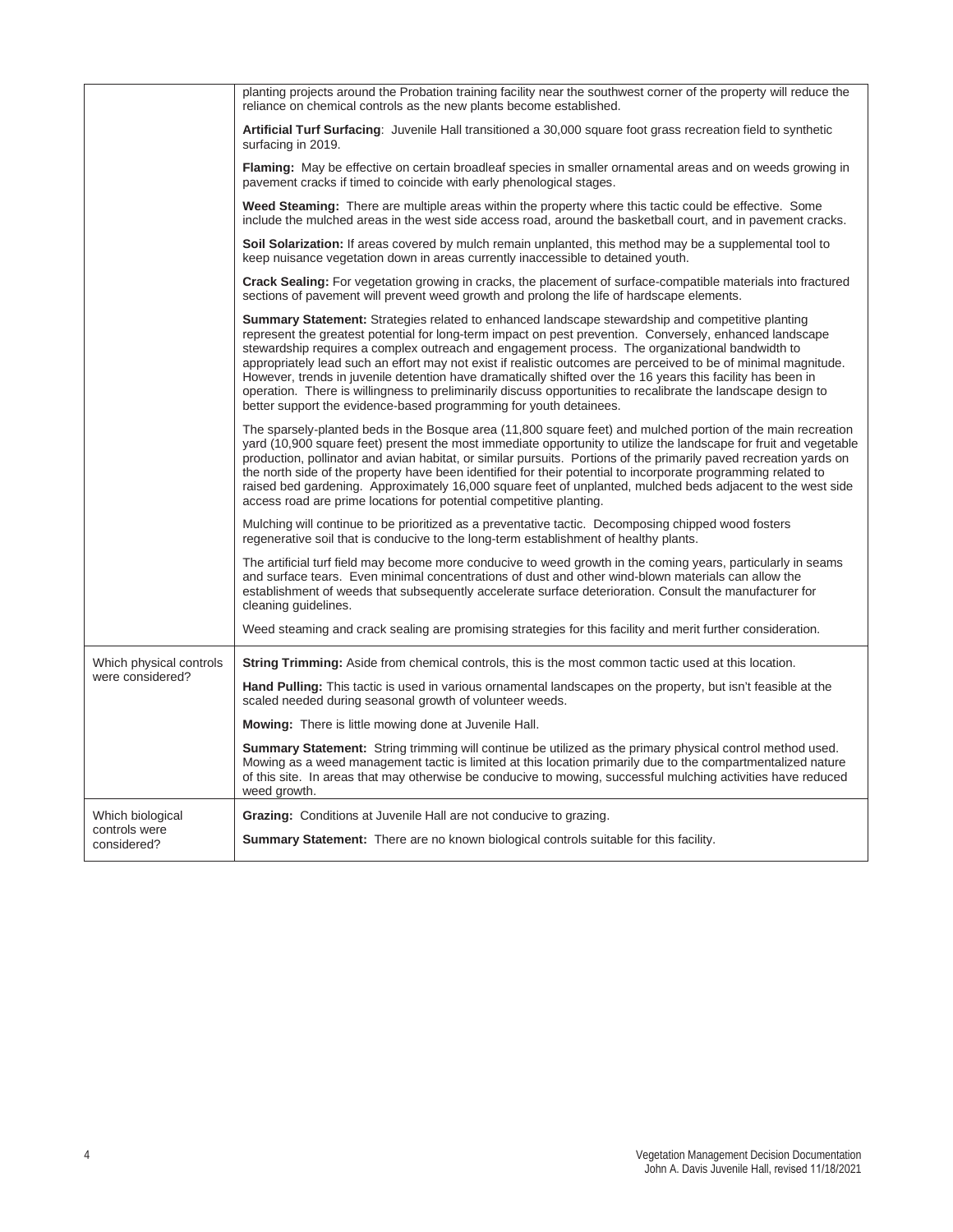